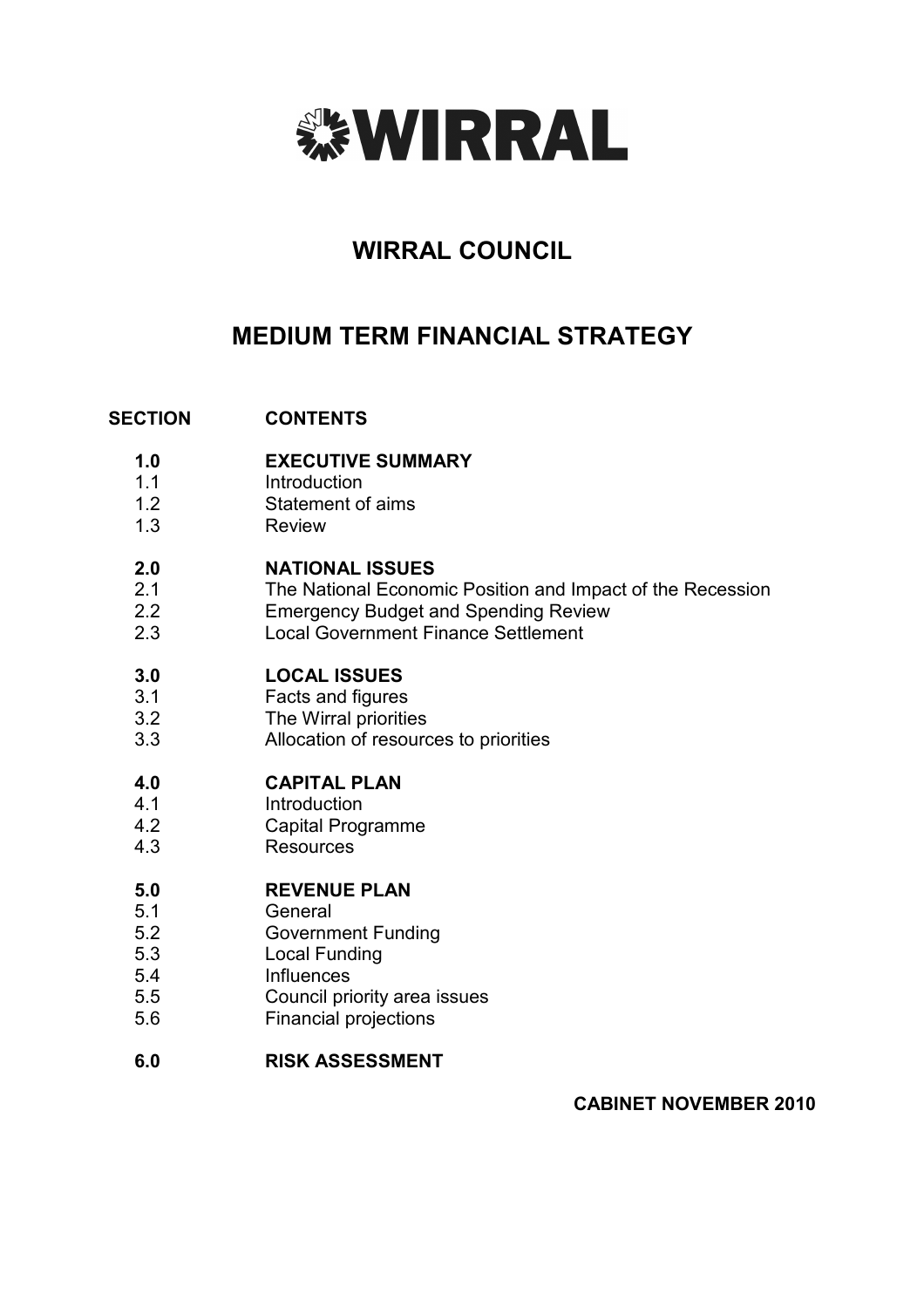# 1.0 EXECUTIVE SUMMARY

# 1.1 Introduction

- 1.1.1 The vision for Wirral is of a more prosperous and equal Wirral, enabling all communities and people to thrive and achieve their full potential. The vision is set out in Wirral's Sustainable Community Strategy and reflected in the Council's Corporate Plan.
- 1.1.2 The Corporate Plan is supported by a series of longer term aims and annual priorities which are refreshed on an annual basis and guide future actions. This helps prioritise the use of resources as the Council continues to operate in an increasingly complex and challenging environment and informs the way in which the Council works with its partners who share many of these aims.
- 1.1.3 The 'Wirral's Future, be a part of it' consultation will also play significant role in shaping future priorities and the delivery of services. This consultation being undertaken is the first of an annual wide ranging exercise involving residents, staff, stakeholders, businesses and community groups.
- 1.1.4 The national priorities of the Government are aligned with local priorities as part of the Council's corporate and business planning process in order to prioritise available resources. Wirral remains committed to maximising the use of scarce resources and directing these towards priority areas whilst keeping Council Tax at an affordable level as evidenced by recent Council Tax rises.

# 1.2 Statement of aims

- 1.2.1. This Strategy aims to support the delivery of the Council Vision and the Corporate Plan. It seeks to indicate the resource issues and principles that shape the Council budget; to identify current issues and to consider potential developments / related issues that are likely to provide the basis for future budgets.
- 1.2.2 With insufficient resources to meet all aspirations the Medium Term Financial Strategy guides and shapes spending to maximise achievement of the Council's priorities, and seeks to achieve this, by:-
	- Providing a framework for the management of financial resources to support the Annual Budget.
	- Redirecting resources towards meeting the Council objectives.
	- Subjecting spending plans to regular review to ensure that they are aligned with need and outcomes of the public consultation and promote value for money and service improvement.
	- Applying an overall risk assessment together with controls to ensure any impact is controlled.

# 1.3 Review

1.3.1 The Strategy's timescale has been extended to cover the period up to 31 March 2015. This aligns the Strategy with both the projected period covered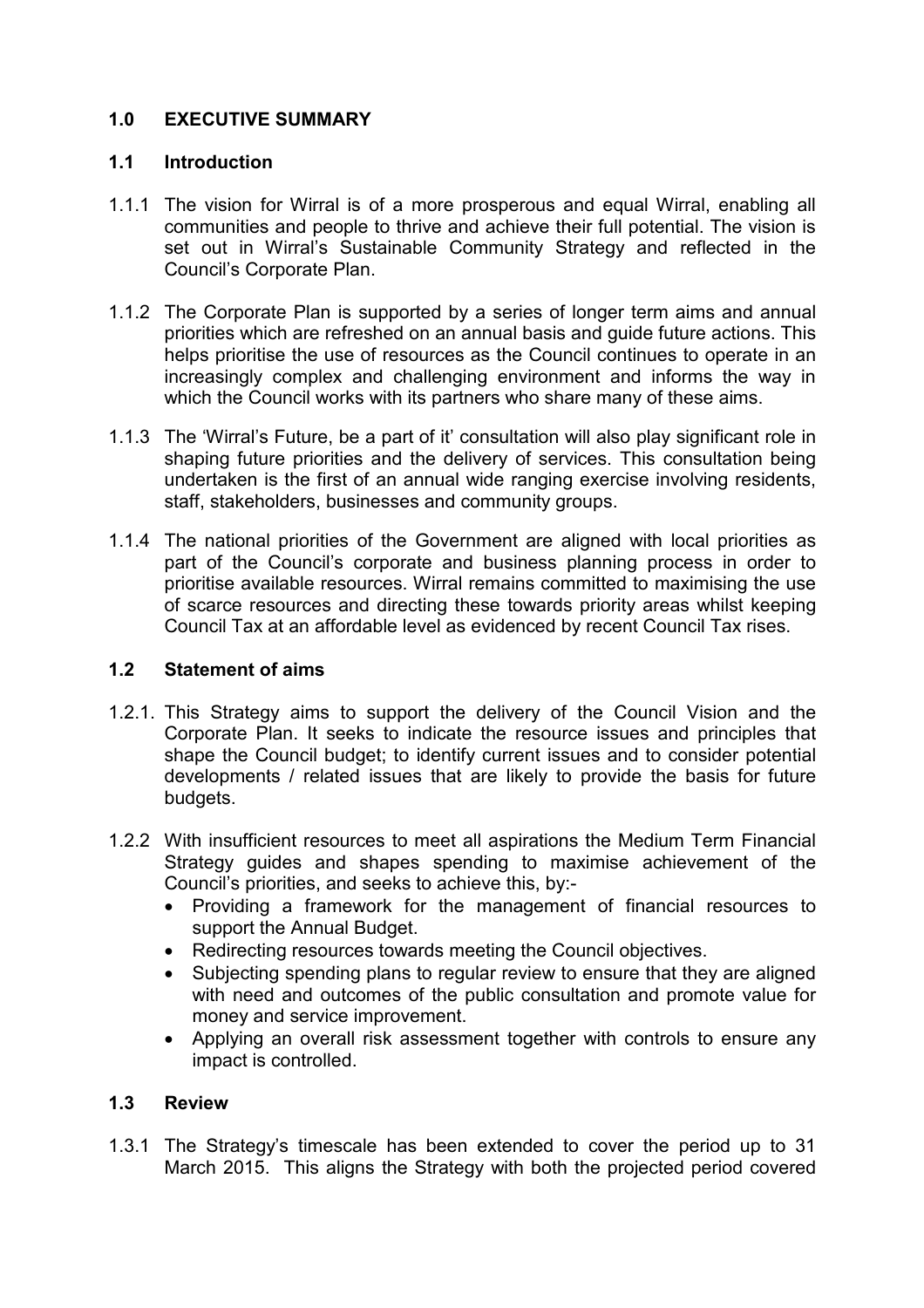by the Chancellor of Exchequer's 2010 budget and the intended life of the Spending Review period. Whilst the Strategy will be valid at least until 2015 it will be annually reviewed to ensure it remains relevant. For 2009 the main changes reflect the economic projections from the Chancellor and the updated Corporate Plan agreed in March 2010. The annual Budget provides the detail of what is being delivered to implement this Strategy.

# 2.0 NATIONAL ISSUES

# 2.1 The National Economic Position and Impact of the Recession

- 2.1.1 The general global economic outlook remains poor and will impact upon the national economy with the high level of public debt likely to curtail Government manoeuvrability. This may be further restricted if the date of recovery and subsequent growth forecasts are not realised.
- 2.1.2 The UK economy is still weak and has only just moved out of recession. Since coming to power in May 2010 the Coalition Government has announced a series of measures aimed to tackle the economic situation and the structural deficit. There are a number of likely financial consequences for all local authorities including:-
	- Reductions in future government grant settlements to local authorities.
	- Increases in demand for services particularly relating to welfare support.
	- Additional demands to provide new services to deal with impacts of the recession on communities.
	- Possible structural and resource changes linked to 'free' Schools, Academy Programmes, Big Society and Localism initiatives
	- Reduction in income from fees and charges.
	- Reductions in level of capital receipts achieved.
	- Negative impact on likely investment into regeneration based schemes
	- Reduced funding for partner organisations
- 2.1.3 Wirral's Strategy and Plan reflect the latest forecasts and assumptions for the impact of the recession and the Plan will be regularly updated and reported to Cabinet.

# 2.2 Emergency Budget and Spending Review

- 2.2.1 The Chancellor of the Exchequer published an Emergency Budget on 22 June 2010. The Emergency Budget contained a number of measures to begin the deficit reduction process during 2010/11. It also contained a number of economic forecasts:-
- 2.2.2 The UK economy is forecast to grow by 1.2% in 2010, 2.3% in 2011, 2.8% in 2012, 2.9% in 2013 and 2.7% in both 2014 and 2015. The inflation target remains unchanged at 2% although inflation is likely to be higher than this in the short term.
- 2.2.3 The structural deficit should be in balance by 2015/16. Public sector net borrowing forecast is £149 billion for 2010/11, reducing in later years to £116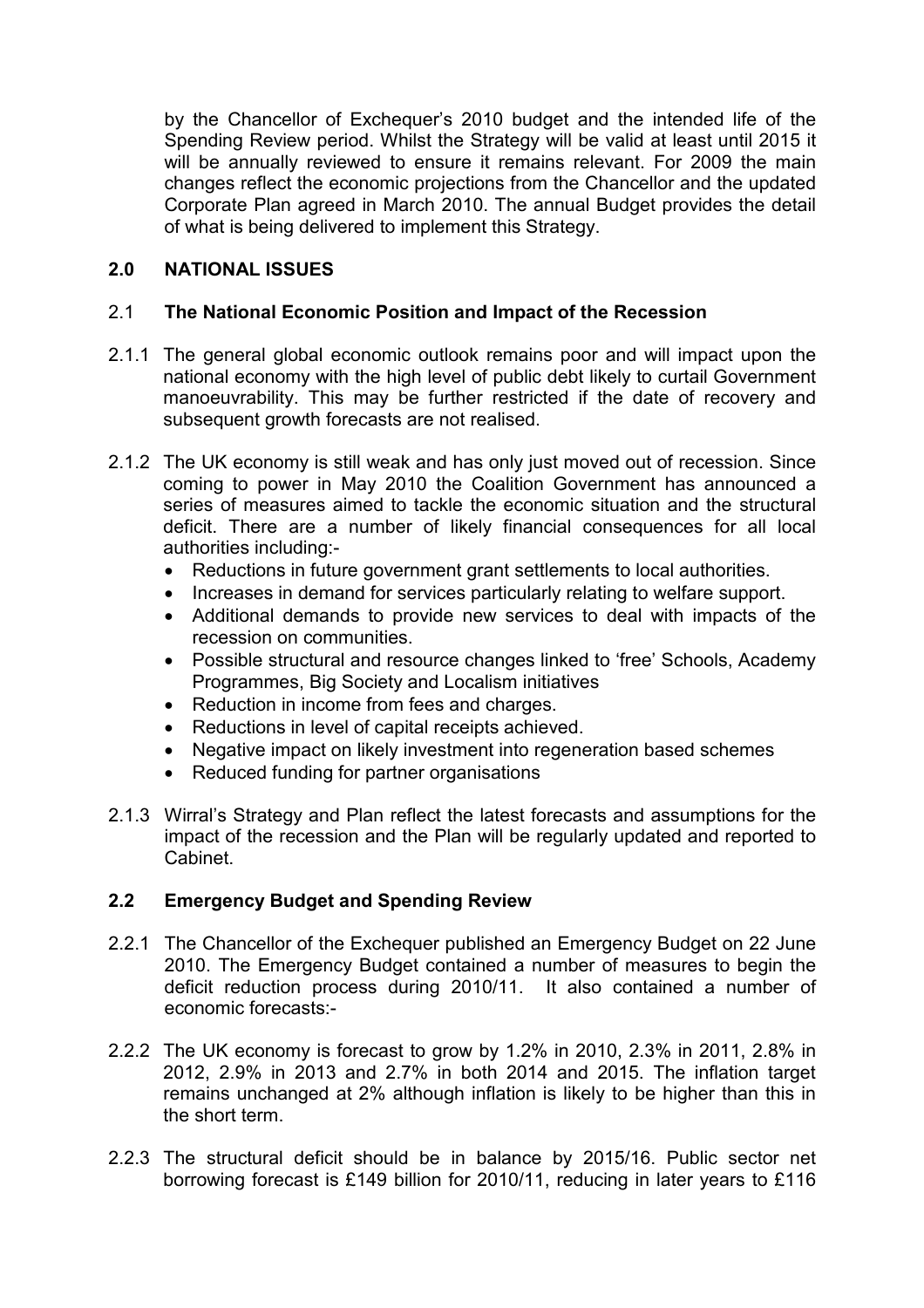billion in 2011/12 £89 billion in 2012/13, £60 billion in 2013/14 and £37 billion in 2014/15.

- 2.2.4 There will a series of spending reductions across the public sector although some areas will be protected. Unprotected departments are facing a real term cut of at least 25% over a four year period with higher estimates indicating real term reductions as high as 40%.
- 2.2.5 Details of the Comprehensive Spending Review (CSR) will be announced on 20 October 2010. The CSR will cover a four year period ending in 2014/15 and is likely to provide a broad outline of future resource allocation across the public sector.

# 2.3 Local Government Finance Settlement

- 2.3.1 The Local Government Finance Settlement is expected to be announced in December 2010 following the Comprehensive Spending Review 2010. There are also reviews of Local Government Finance, Public Sector Pensions and Welfare Benefits under way. There is a possibility that the detailed settlement may cover only two years (2011/13) of the CSR period with a further two years (2013/15) announced after the outcome of the other reviews.
- 2.3.2 The grant allocation comprises a series of elements based upon needs and resources that is adjusted to ensure that all authorities receive a minimum level of increase each year. It is available to support all Council services.
- 2.3.3 All of the indications are that the Comprehensive Spending Review and Local Government Finance Settlement will lead to a significant reduction in resources available to local authorities.

# 3.0 LOCAL ISSUES

# 3.1 Facts and Figures

- 3.1.1 Wirral's Sustainable Community Strategy and the Council Corporate Plan set out an understanding of the local issues facing the borough which is a place of enormous opportunity also of sharp contrasts.
- 3.1.2 The overall picture masks inequalities for local people as Wirral residents experience some of the country's most notable variations in economic and social well being. A substantial percentage of Wirral's population live within some of the country's most deprived areas, whilst there are also a large number that live in some of the country's most affluent areas.
- 3.1.3 Wirral's population has declined from over 355,000 during the 1970s to 308,500 in mid-2009. The population is skewed towards older age groups, with a lower proportion of younger adults and a higher proportion of older people than the averages for the rest of England and the North West. The fastest falling population categories are the 24 years and under age groups. With the availability of employment in the borough being lower than the national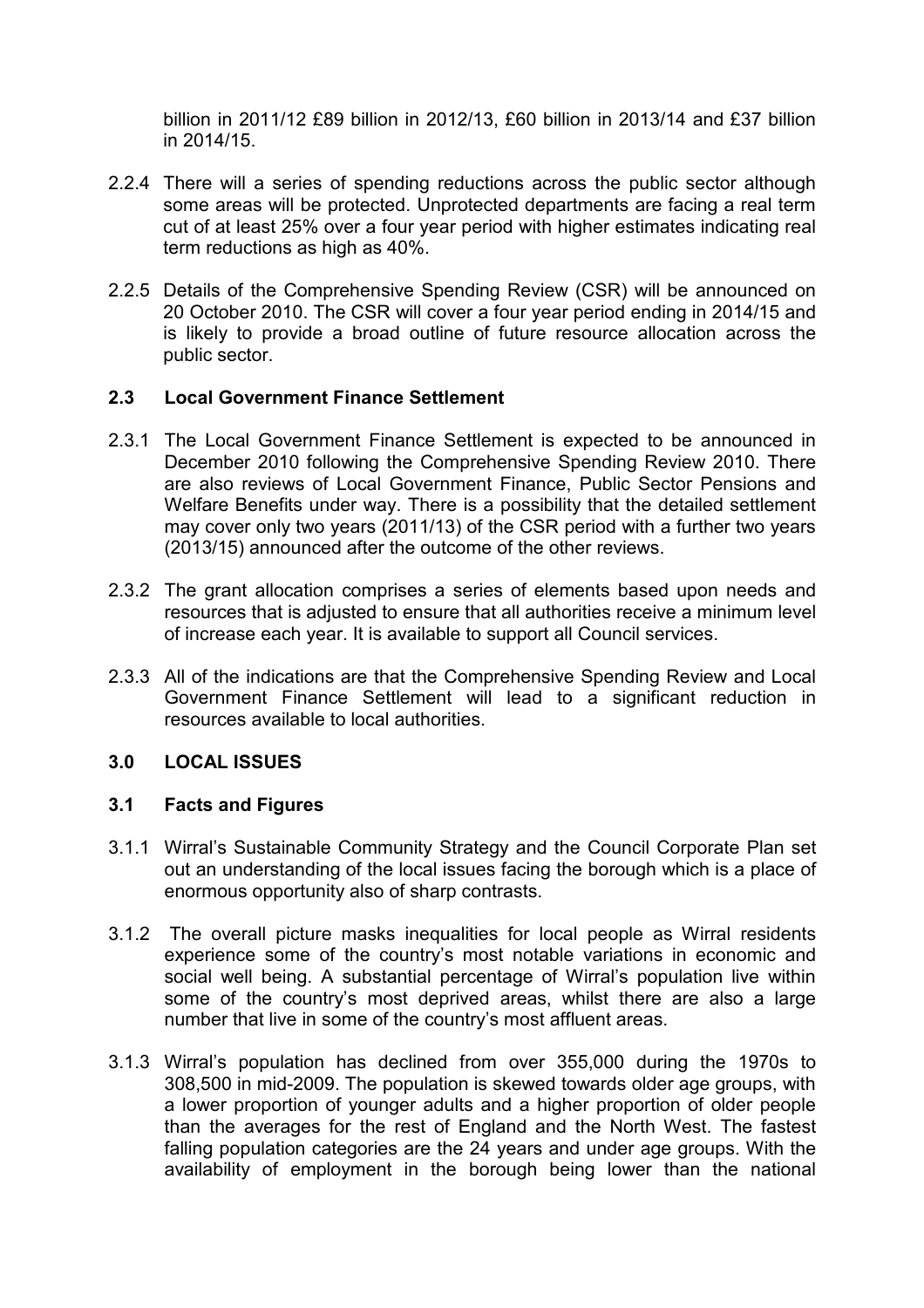average a significant number are travelling outside for jobs. The outcome of the 2011 Census will become known during the next 12 months and any reduction in population is likely to have a detrimental impact upon Central Government grant allocations for Wirral.

# 3.2 The Wirral priorities

- 3.2.1 The approach to corporate planning integrates national and local priorities and the Council Corporate Plan contains the five corporate objectives set to achieve the Vision of a more prosperous and equal Wirral, enabling all communities to achieve their full potential:-
	- To create more jobs, achieve a prosperous economy and regenerate Wirral.
	- To create a clean, pleasant, safe and sustainable environment.
	- To improve health and well-being for all, ensuring people who require support are full participants in mainstream society.
	- To raise the aspirations of young people.
	- To create an excellent Council.
- 3.2.3 The Corporate Plan is supported by a series of annual priorities which are refreshed on an annual basis with the main emphasis being to use the available resources to reduce inequalities within the borough.
- 3.2.4 The shaping of future priorities and the delivery of services will also be influenced by the 'Wirral's Future, be a part of it' consultation. This consultation being undertaken is the first of an annual wide ranging exercise involving residents, staff, stakeholders, businesses and community groups. It is intended that this will also inform the developing Localism Agenda.

# 3.3 Allocation of resources to priorities

3.3.1 To create more jobs, achieve a prosperous economy and regenerate Wirral.

The Council has allocated revenue and capital resources to support working with private sector partners and Wirral Partnership Homes. This includes the Investment Strategy with developments within NewHeartlands, New Brighton and the Wirral Waters/Docklands area. The investment is complemented by the use of Working Wirral funding which includes the Apprenticeship Programme and planned investment in super-fast fibre optic broadband to support the development of businesses.

3.3.2 To create a clean, pleasant, safe and sustainable environment.

Resources allocated to the streetscene contract and towards waste initiatives have realised continued improvements in recycling rates. Actions over climate change and sustainability has seen further investment in energy conservation measures that reduce the burden of future price rises. These include installations to allow automatic meter reading and automatic power down programmes for pcs. Energy efficiency grants have been made available for community buildings, a carbon budget established and a free home insulation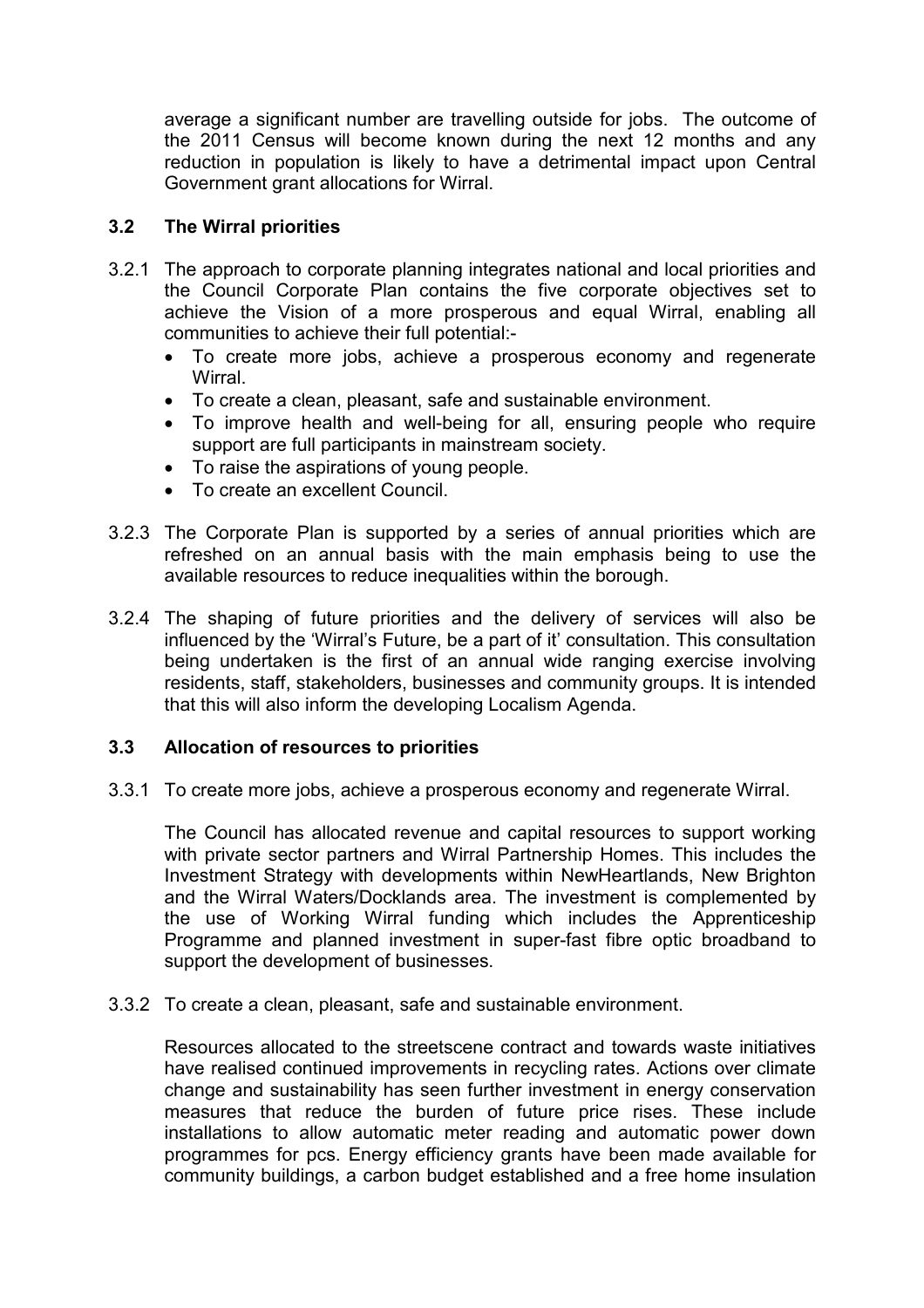programme developed to private sector households. Again the Newheartlands programme supports the delivery of this objective.

3.3.3 To improve health and well-being for all and in providing support for vulnerable people

Additional resources made available for Adult and Children Services. Within Adult Social Services progress is being made with the transformation agenda and the availability of personal budgets. Investment has been made in assistive technology to help support residents to live in their homes, but the demands from an ageing population for social care continue to increase and prove to be a challenge. By responding to the pressures faced earlier intervention is essential to success, with the Children and Young People Plan key in delivering the Every Child Matters agenda.

3.3.4 To raise the aspirations of young people

The continued capital investment into schools including the Building Schools for the Future, Woodchurch High School, Primary Schools, Academy Programmes and Childrens Centres. This is supported by targeting funding to the needs of children in deprived communities.

3.3.6 To create an excellent Council

The Council Tax increase for 2010/11 of 1.67% showed the commitment to continuously improve services whilst keeping Council Tax affordable through the securing of value for money. Wirral's Council Tax, the 4th highest in the country in 2000/01 is now the 186th highest. The increasing community involvement through Area Forums, the Parliaments for younger and older people was supported by Participatory Budgeting with funds made available for the Forums to allocate on projects or services. Further work undertaken during 2010/11 will seek to meet the localism agenda and will complement the outcome of the Your Wirral – be a part of it consultation programme.

# 4.0 CAPITAL PLAN

# 4.1 Introduction

- 4.1.1 The Government allocates funding based upon what the Council is expected to invest in the areas of education, transport and social services. Under the Prudential Code for Capital Finance for Local Authorities, additional spend on capital investment can be incurred as long as the plans are affordable, prudent and sustainable. This is measured by a series of indicators integral to the Treasury Management policy of which the key is the revenue cost.
- 4.1.2 The agreed Investment Strategy for Wirral sees the Council and our partners committed to encouraging focused and dynamic development while maintaining and enhancing Wirral's unique character and high quality of life. The Strategy will ensure Wirral continues to be a prosperous and sustainable place to invest in, live, work and visit.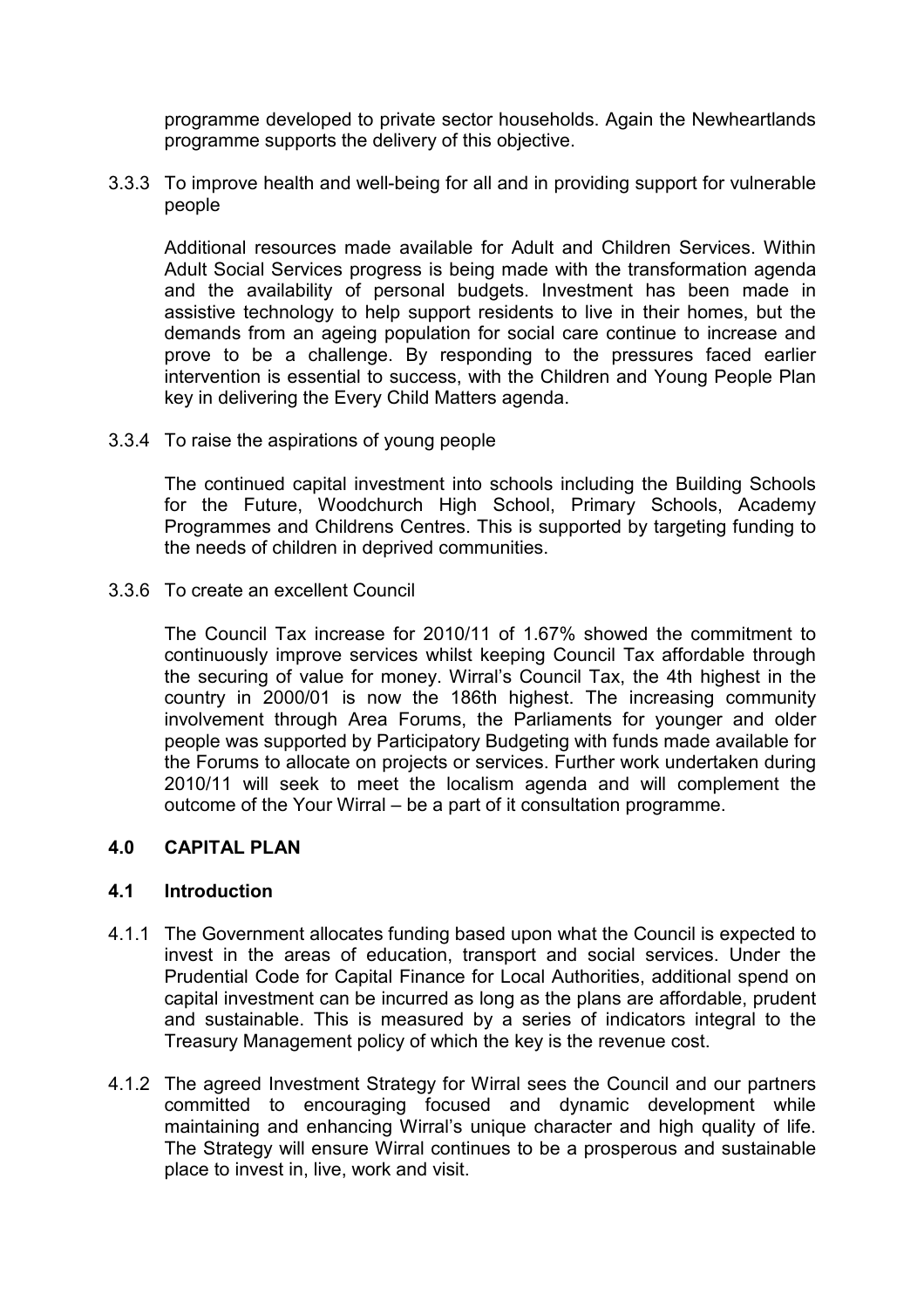4.1.3 The Council increasingly works with the private sector to maximise resources in the continued regeneration of Wirral. The Capital Strategy identifies the links with the Corporate Plan and informs the programme of investment. With resources insufficient to meet all of the aspirations the programme is prioritised based upon criteria that take account of the priorities.

# 4.2 Capital Programme

- 4.2.1 The three year Capital Programme is agreed each December and any schemes considered for approval are subject to a Business Case submission and evaluated against the agreed priorities of the Council.
- 4.2.2 Under regeneration and housing the NewHeartlands initiative is a long running project, primarily focussed upon housing, to regenerate the east side of Wirral and is presently part of the wider area encompassing parts of Sefton and Liverpool and is again government grant funded. This funding is subject to regular review by Government and future allocations depend upon the progress being achieved.
- 4.2.3 The Local Transport Plan details the programme in respect of maintaining local transport routes and improving community safety. The major scheme is the M53 Bidston Viaduct scheme funded primarily by Central Government but where the Council also makes a contribution. Wirral is a waste collection authority, but the Merseyside Waste Disposal Authority (MWDA) provides the disposal facilities, investing in Bidston, with further initiatives planned as part of the Merseyside Waste Management Strategy. The cost of these initiatives is met by the constituent authorities through the MWDA levy.
- 4.2.4 Improving facilities available for use by the people of Wirral, includes the Extra Care Housing facility at former Mendell Lodge site, due for completion in January 2011 and improvements to Cultural Service Assets (including libraries, leisure centres and museums). The Council 'Invest-To-Save' projects include improvements to residential care arrangements and the continuing energy efficiency programme reducing our energy use and  $CO<sub>2</sub>$  emissions in Council buildings and street lighting.
- 4.2.5 In supporting young people the major spending areas are the new Building Schools for the Future schools for Woodchurch and the Birkenhead High Girls Academy; the Primary Schools strategy and the development of Childrens Centres. In addition significant resources are also allocated for smaller school projects. Approximately 70% of the programme is funded by government grants.
- 4.2.6 There are also ongoing IT enhancements and the Strategic Asset Review which seeks to provide facilities that meet the aspirations of the people of Wirral.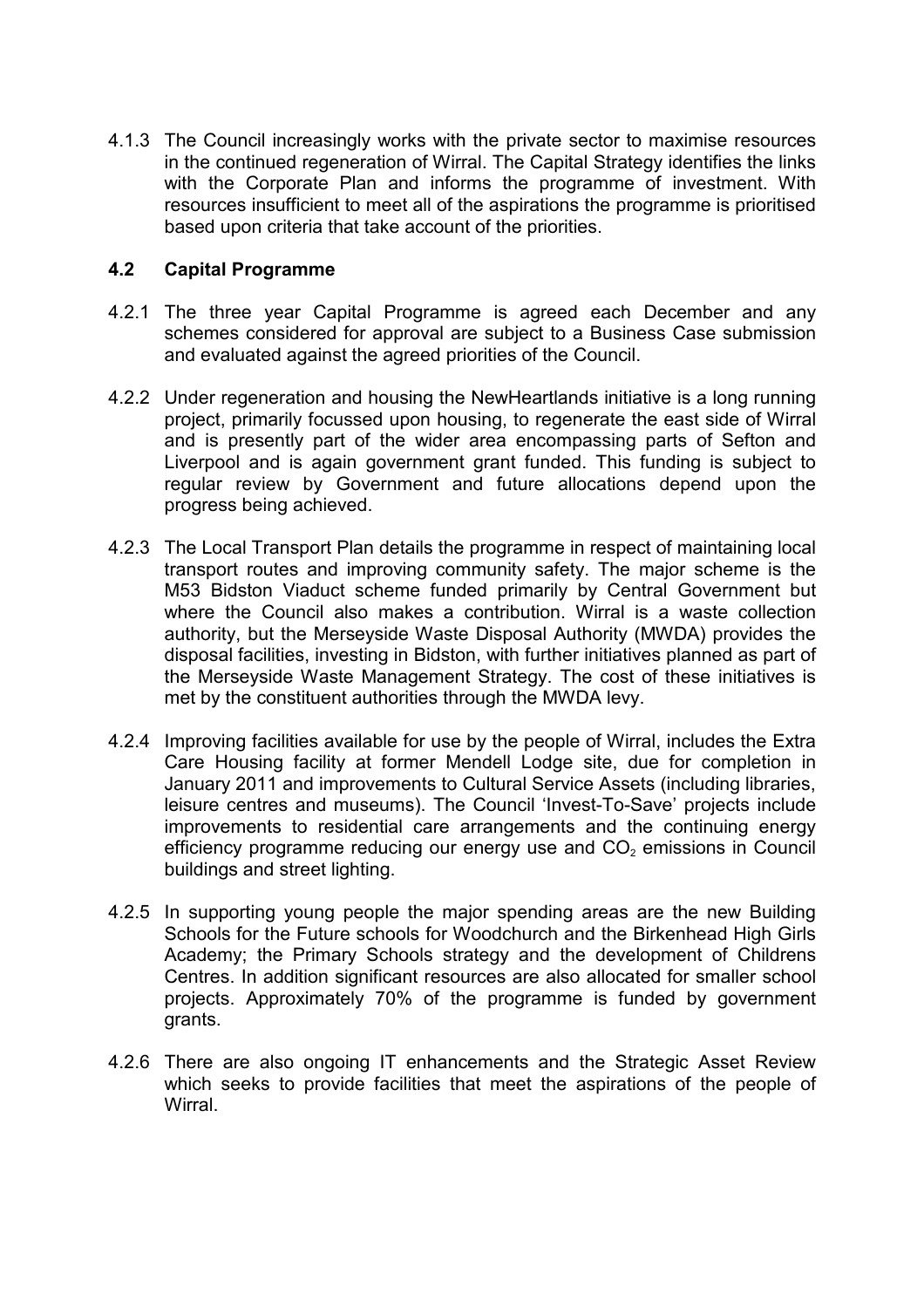# Capital Programme as at 30 September 2010

| Programme                    | 2011/12   | 2012/13   | 2013/14   | 2014/15   |
|------------------------------|-----------|-----------|-----------|-----------|
|                              | £million* | £million* | £million* | £million* |
| <b>Adult Social Services</b> | 0.1       |           |           |           |
| <b>Corporate Services</b>    | 2.1       | 0.3       |           |           |
| Children & Young People      | 25.9      | 17.5      | 15.0      | 15.0      |
| Finance                      | 1.5       | 1.5       | 0         |           |
| Law, HR & Asset Management   |           |           | 0         |           |
| Regeneration                 | 17.6      | 17.6      | 14.0      | 14.0      |
| <b>Technical Services</b>    | 9.7       | 8.7       | 10.0      | 10.0      |
| Total programme              | 56.9      | 45.6      | 39.0      | 39.0      |

\* Estimated as future years will be informed by the Government Comprehensive Spending Review 2010 and Local Government Finance Settlement 2011/12.

# 4.3 Resources

- 4.3.1 Under the Prudential Code the authority can borrow to fund capital spend up to the level that can be afforded. The Government provides funding to support a certain level of borrowing known as supported borrowing. However the level of supported borrowing has been halved in 2010/11 and future levels will be reviewed in the autumn of 2010. Assumptions on the level of borrowing have been reflected in the Medium Term Financial Strategy and revenue plan.
- 4.3.2 Government Grants are specific to schemes and are allocated in accordance with the terms of the grant approval. Primarily within the areas of educational development and regeneration this includes NewHeartlands as well as employment/regeneration projects. It should be noted that the Government is undertaking a review of capital grants with a view to reducing the level of grants and moving toward more non specific grants. Further information should be available after the Spending Review is complete.
- . 4.3.3 The unpredictable nature of the timing of capital receipts means that they are used to provide flexibility in funding the programme. The receipts are projected from the likely sale of assets resulting from the Asset Management Plan and include former school sites and the agreement with Wirral Partnership Homes for the sharing of receipts from sales of former Council houses.

| Resource                         | 2011/12   | 2012/13   | 2013/14   | 2014/15   |
|----------------------------------|-----------|-----------|-----------|-----------|
|                                  | £million* | £million* | £million* | £million* |
| <b>General Capital Resources</b> | 9.6       | 8.7       | 3.4       | 3.4       |
| <b>Supported Borrowing</b>       | 6.2       | 5.3       | 5.3       | 5.3       |
| <b>Government Grants</b>         | 40.8      | 31.3      | 30.0      | 30.0      |
| Revenue, Reserves, Contributions | 0.3       | 0.3       | 0.3       | 0.3       |
| <b>Total resources</b>           | 56.9      | 45.6      | 39.0      | 39.0      |

#### Capital Resources as at 30 September 2010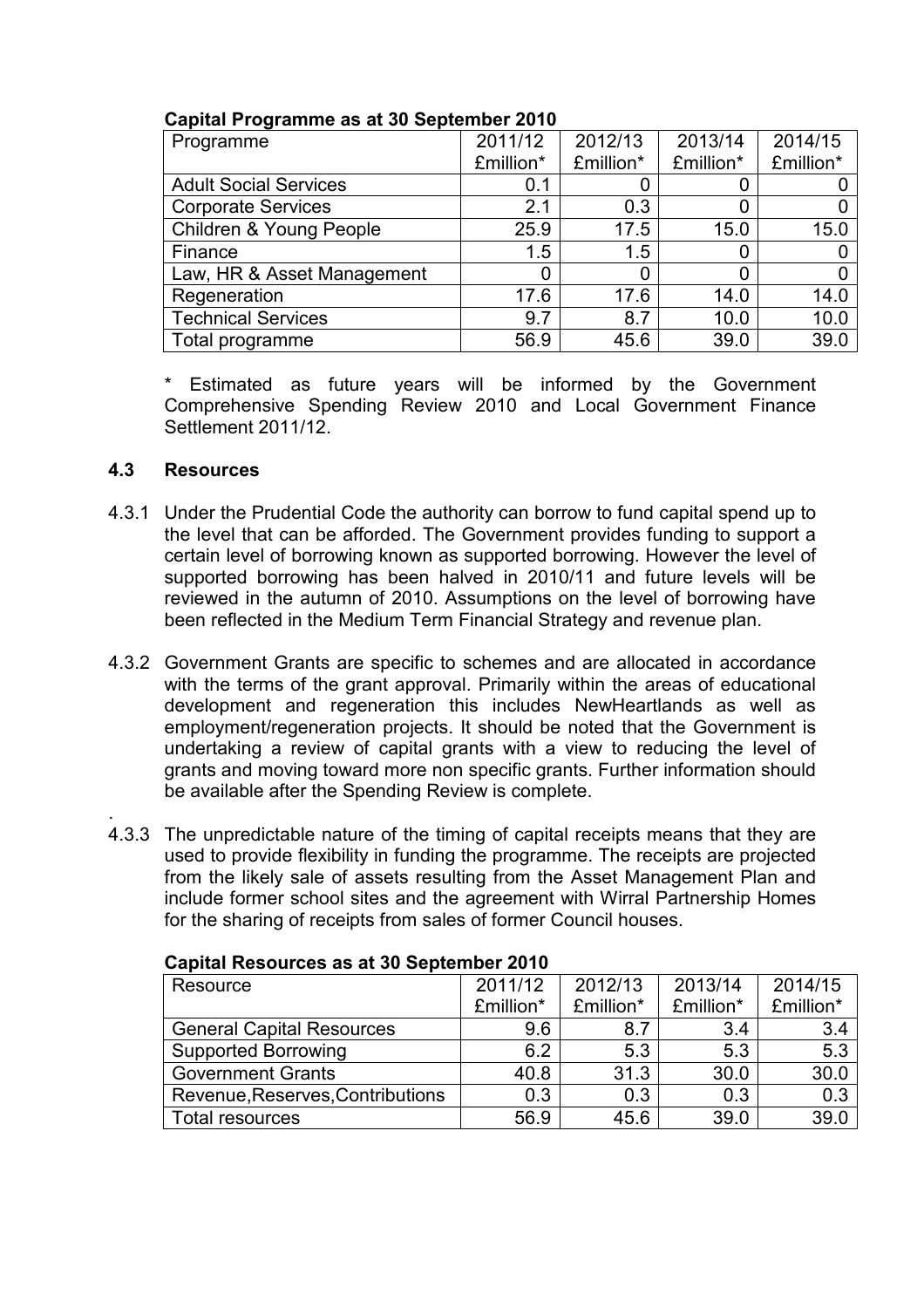\* Estimated as future years will be informed by the Government Comprehensive Spending Review 2010 and Local Government Finance Settlement 2011/12.

# 5.0 REVENUE PLAN

# 5.1 General

- 5.1 As with capital there will never be sufficient resources to meet all of our service delivery ambitions. In recognition of this the Corporate Plan identifies the main priorities to direct, and provide a focus for, the allocation of Council resources.
- 5.2 The Revenue Plan has been prepared at a strategic level and is not intended to replace the detailed budget process that will continue within the existing time-scales. Assumptions have been made as at early October 2010 regarding future Government funding with projections based upon the contents of the other related plans.
- 5.3 Throughout the year reports are provided to Cabinet on the projected budgets for future years and provide a regular update on the issues identified in the Medium Term Financial Strategy.

# 5.2 Government Funding

- 5.2.1 The Comprehensive Spending Review 2010 covering the period 2011/12 to 2014/15 will result in reduced funding for local authorities. In delivering its services the Council must continue to have regard for its statutory duties.
- 5.2.2 The Local Government Finance Settlement saw Wirral receive an increase in formula grant of 3.3% for 2010/11. This was higher than similar authorities to Wirral as a consequence of previous amendments to the allocation formulas. The Chancellor of the Exchequer in the Emergency Budget of June 2010 stated that there would be reductions in grant from 2011/12 reflecting the government pledge to eliminate most of the structural deficit by 2014/15. In addition the continued decline in Wirral's population will also likely have implications for the level of future government grant received.
- 5.2.3 From 2008/09, many grants paid specifically for the delivery of particular services were transferred into the Area Based Grant which is a general grant for use by the Authority. Government has indicated that the removal of ring fencing will result in a further reduction in the number of specific grants. The 2010/11 Area Based Grant allocation was reduced by £3.9 million following June's Emergency Budget. It is very likely that future years allocations will also be reduced. The Dedicated Schools grant used for the provision of schools will remain as the most significant specific grant.
- 5.2.4 The previous Government expected local authorities to deliver annual 'cashable' efficiency improvements of 3% which increased to 4% per year for 2010/11. The Coalition Government is likely to remove such centrally imposed targets. However reduced central funding and limitations on expected Council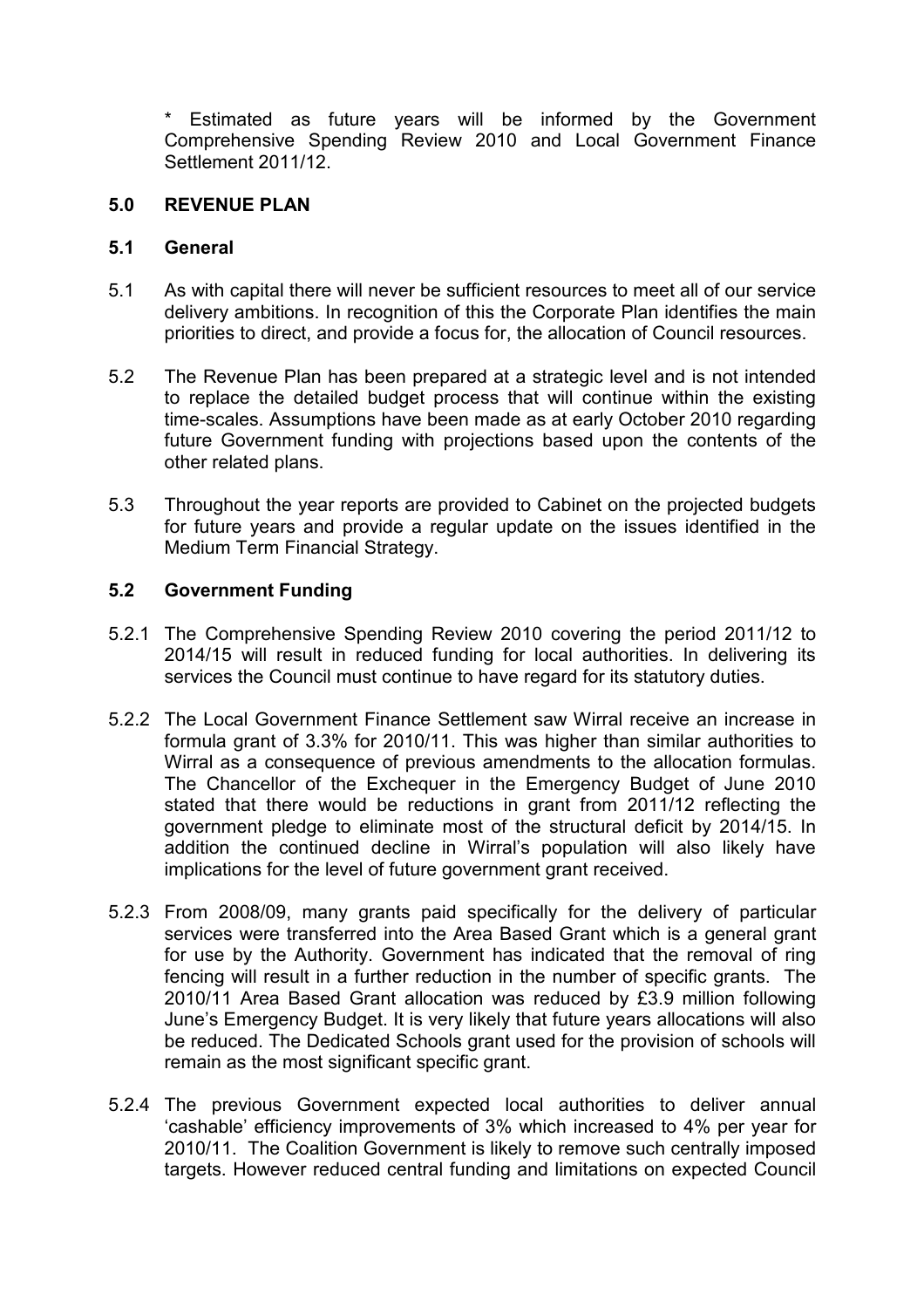Tax increases will mean that local authorities must continue to identify and deliver substantial efficiencies.

# 5.3 Local Funding

- 5.3.1 After Government Grants Council Tax presently provides the balance of the funding of the net spend of the Council. The aim is to set Council Tax at affordable levels and within parameters laid down by central government. The assumption within this Plan is that there will be Council Tax rises of 2.5% per year although the final figures may vary depending upon any directions from Central Government..
- 5.3.2 Opportunities for increasing income are being explored and charges for services will be set having regards to the other objectives of the Council. Charges are reviewed, at least, annually and increased primarily in line with inflation (present assumptions are 3% per year) whilst being compared to other authorities, the local market and affordability. Income generation is balanced against the socio-economic factors and links to the Corporate Plan objectives. Examples being the free swimming schemes which complement healthy lifestyles and the car parking policy linked to the regeneration and environmental objectives.
- 5.3.3 The freedoms offered by legislation allow authorities to charge for discretionary services and therefore an opportunity to increase resources. This can only be implemented within set criteria and the Council continues to explore new income stream opportunities.
- 5.3.4 The Government recognises the importance of economic development and the role local authorities have in shaping their areas and providing accountability for regeneration initiatives. Regional development Agencies are being abolished and a new £1 billion Regional Growth Fund has been established to encourage local authorities, businesses and communities to work together to provide economic growth. Proposals have also been unveiled regarding incentives to local authorities for new home provision based upon a multiplier of additional council tax receipts raised.

# 5.4 Influences

# 5.4.1 Securing investment and financing

The Council continues to look at all options for securing investment into the local area. Working with private sector partners significant schemes have been developed for New Brighton and for the Wirral Waters development. It is anticipated that over its lifetime the latter scheme will bring several billion into the Wirral economy.

Previous investment has seen the Private Finance Initiative used for improving secondary schools, the transfer of the housing stock to address the needs of Council dwellings and bidding for Government funding, including the Lottery Fund, and the NewHeartlands programme.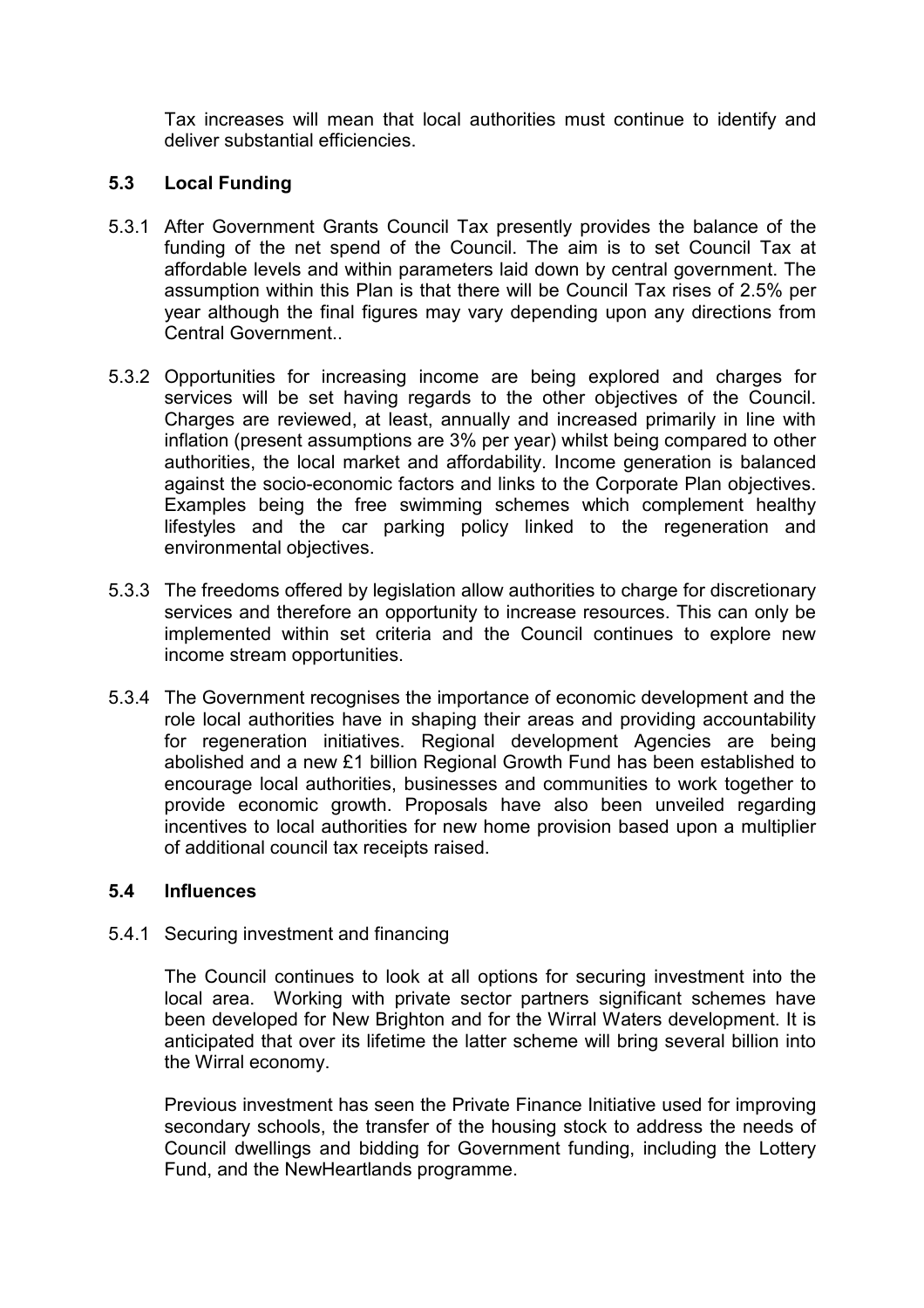### 5.4.2 Council Balances

The Local Government Act 2003 and CIPFA consider that the Director of Finance should recommend the level of general balance. This is maintained at an appropriate level having regard to the financial management and control framework taking into account risk management and the risks identified in the budget process. The balance should be set at 2% of the net revenue budget and this equates to for £6.5 million for 2010/11.

Amounts are also set-aside for specific purposes being held either in reserves or provisions in accordance with the appropriate accounting practice. These are reviewed at least twice a year to ensure that they are still required for the purpose intended and maintained at adequate levels.

#### 5.4.3 Inflation

In line with Government projections inflation has been assumed at 2% over the next three years for prices. Pay inflation for 2011/12 and 2012/13 has been restricted to a maximum flat rate of £250 for those earning less than £21,000 per annum following Central Government announcements of a two year pay freeze.

A general amount for non-specific growth is included in the projections to fund smaller items of up to £0.2 million resulting from legislative changes. The Merseyside Waste Disposal Authority levy is projected to rise by 8% per year and Landfill Tax is predicted to increase by £8 per tonne per year representing a 50% increase between 2010/11 and 2014/15. A 3% per annum increase in the Merseytravel levy has also been assumed.

#### 5.4.4 Links to other resource strategies

Capital Strategy: Support for capital investment is assumed to continue but at a much reduced level between 2011/15. Submissions for funding are based upon a Business Case which prioritises submissions against meeting the corporate objectives. The Capital Programme process includes any Invest-tosave schemes with the programme agreed each December.

Human Resources: The resource challenges facing local authorities will result in fewer staff. The efficiencies required assume this and the HR strategy will cover issues of business continuity and maintenance of appropriate skills within the workforce. Wirral continues to implement the local pay review, originally agreed as part of the 1996 pay award, with any decisions to be effective from April 2007. Whilst largely resolved in 2008 resources have been made available to meet the on-going commitments.

Information Technology: Support for investment is based upon the submission of a Business Case which is then assessed against prioritisation criteria reflecting the corporate objectives. The programme is agreed ach December and incorporated into the budget process.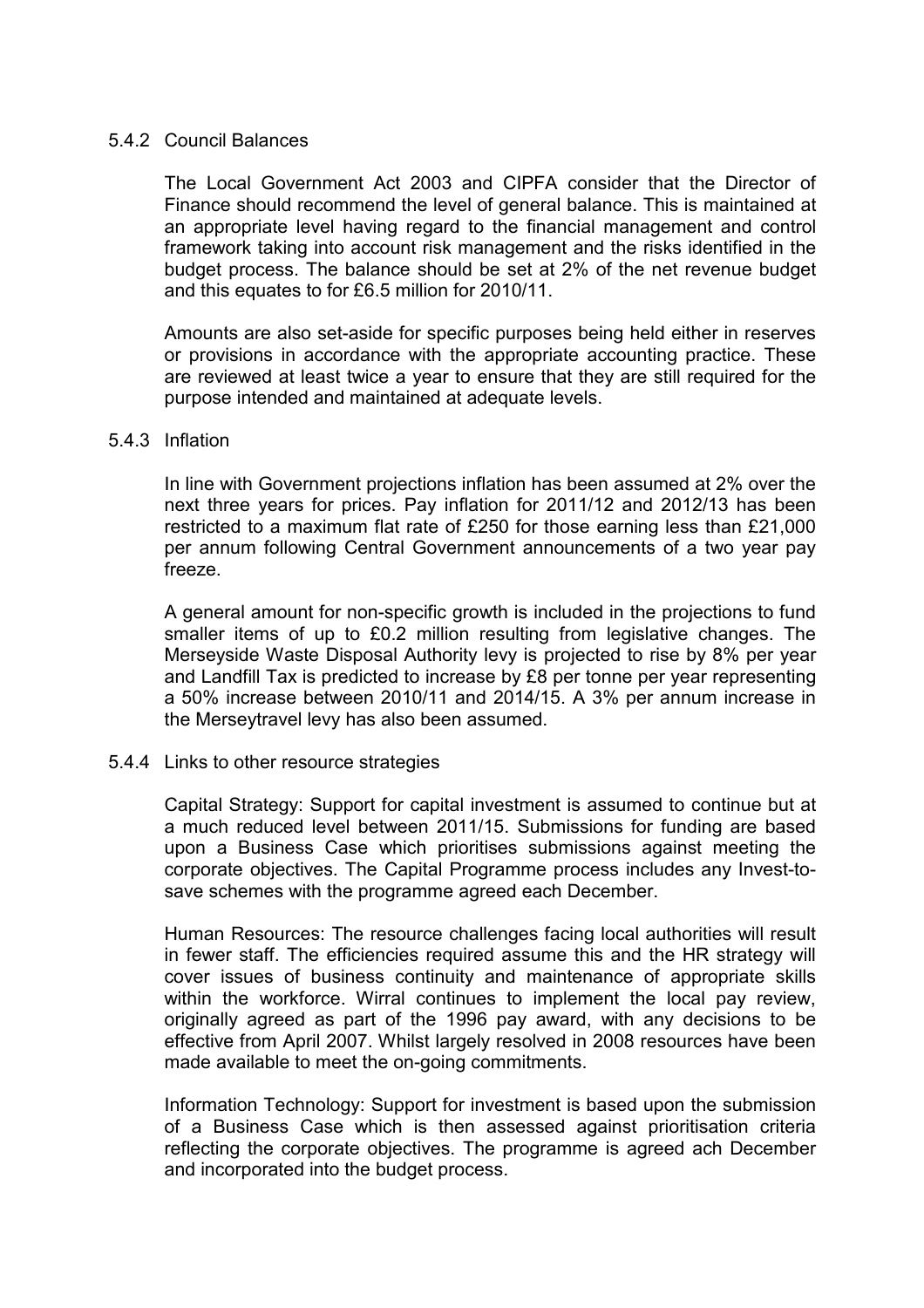### 5.4.5 Efficiency and Value for money

Wirral remains committed to delivering value for money through keeping Council Tax affordable and maintaining improvements in services. Spending plans are subject to continuous review to ensure that they are aligned with need as the aim is to deliver high quality, well-performing services within the finite resources available. Whilst costs should compare well with other authorities and be reflective of service delivery and outcomes achieved as it is the outcomes rather than the processes that are the key to success.

#### 5.4.6 Insurance

The Council has continued to be pro-active in risk management and in the treatment and defence of insurance claims. This was again recognised in the Insurance Fund annual report and the assessment of potential liabilities arising from past and predicted claims enabled the amounts set-aside for outstanding claims to again be reduced. The main liabilities contracts were renewed on improved terms during 2010.

### 5.4.7 Pension Costs

An actuarial revaluation of the Pension Fund will be completed in 2010. Latest projections which reflect change in pension regulations are for an annual increase of 1.5% or £2 million. In addition, the agreed outsourcing of highways and engineering services will result in a further annual increase of £0.2 million.

#### 5.4.8 Promoting choice

The reforms within Adult Social Services will see the implementation of the personalisation agenda. Individuals will receive the funding directly for care services and be able to choose those services which they require to use.

# 5.5 Council priority area issues

### 5.5.1 To create more jobs, achieve a prosperous economy and regenerate Wirral

The Council continues to progress the delivery of the Investment Strategy of which the key projects involve working with development partners on the New Brighton, Woodside and Wirral Docklands schemes. Outline Planning Permission was granted during 2010 for the multi-billion pound Wirral Waters scheme.

The Authority has earmarked funds to support the roll out of superfast broadband to attract and retain businesses to Wirral and to help provide competitive advantage. Businesses have also been supported via the use of grant programmes.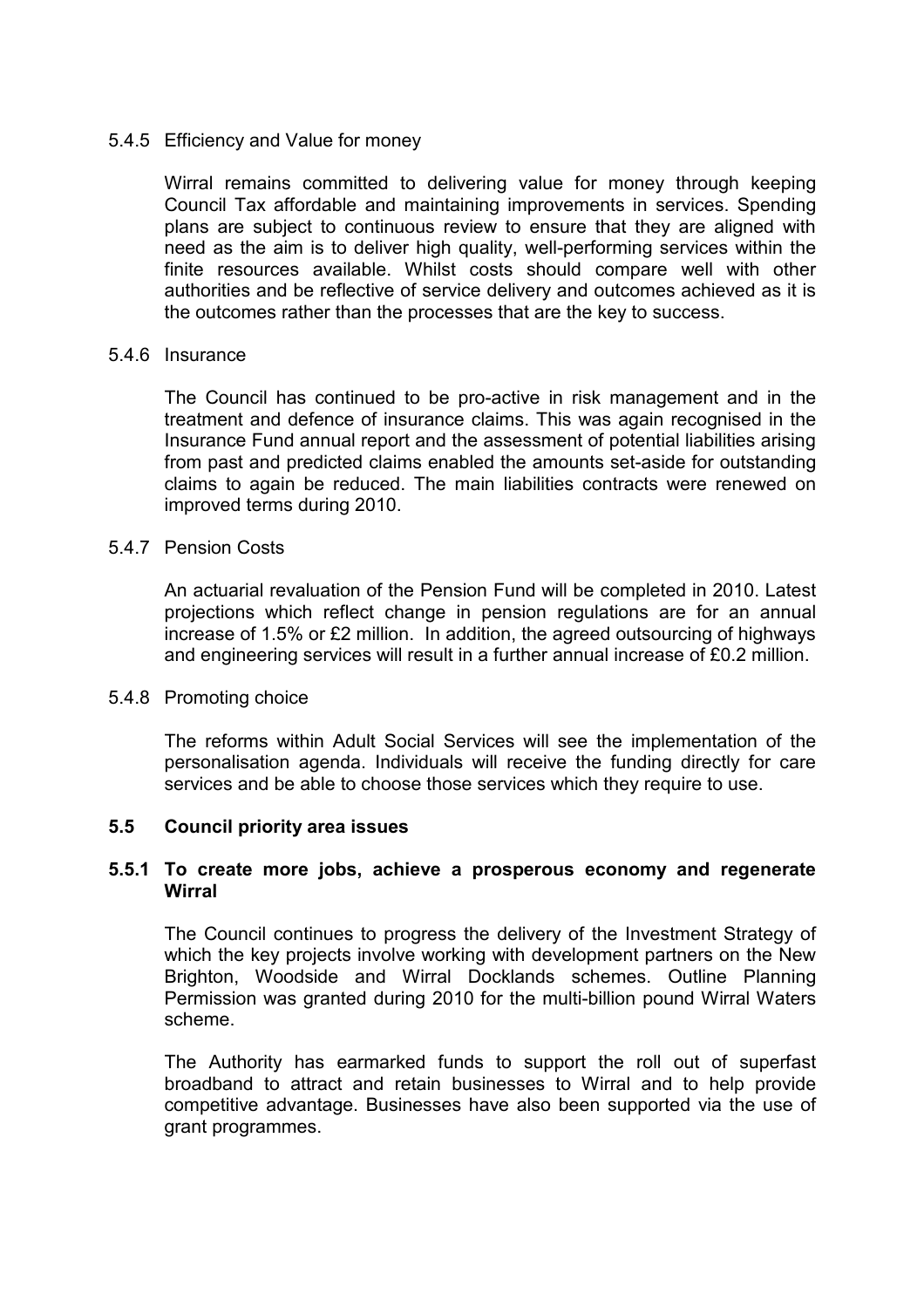The NewHeartlands Initiative with Wirral, Liverpool and Sefton, tackling areas of poor quality and unpopular housing accommodation and replacing it with that more suited to modern requirements continued. Targeted at strategic areas the aims of this Government funded initiative are to secure regeneration and sustainability for the future.

The Working Wirral funding, including the Apprenticeship programme continues to be focussed upon increasing job opportunities and helping secure the continuation of existing jobs. The Future Jobs Fund initiative which is funded until September 2011 is also anticipated to result in the creation of approximately 700 jobs.

### 5.5.2 To create a clean, pleasant, safe and sustainable environment

The Government has set targets regarding waste recycling and the diversion of waste away from landfill. The increase in Landfill Tax is projected to be at a rate of £8 per tonne per annum and will be reflected in the levy upon the Merseyside authorities from the Merseyside Waste Disposal Authority.

Major capital investment is required to achieve the recycling target. The Merseyside Waste Disposal Authority has opened a Material Recycling Facility at Bidston and is pursuing a Private Finance Initiative scheme for residual waste treatment facilities across Merseyside. This will see the predicted levy increase by 8% per year over the next few years.

The Council Environmental Streetscene Services contract covers waste collection, recycling and street cleansing services and as the range of services expands this realises environmental and cash benefits through increased recycling and reduced landfill costs (via the levy).

Improvements to housing and community safety are within the investment into the former Council housing stock achieved with the transfers to Wirral Partnership Homes and Beechwood & Ballantyne Community Housing Association in February 2005.

The Council awarded a combined Highways and related maintenance services contract from 2009/10 that realised efficiencies upon acceptance of the contract. An exercise is currently underway to procure a contract with a suitable partner for a parks and open spaces contract. This is expected to generate both efficiencies and service improvements.

In addressing sustainability work continues on energy efficiency measures and investment into energy schemes. Resources have been allocated to reduce the carbon footprint of private dwellings .on the Wirral through offering Insulation programmes and measures approved to improve the efficiency of Council buildings.

The asset transfer programme continues with communities being engaged in the operation and maintenance of a number of former authority buildings.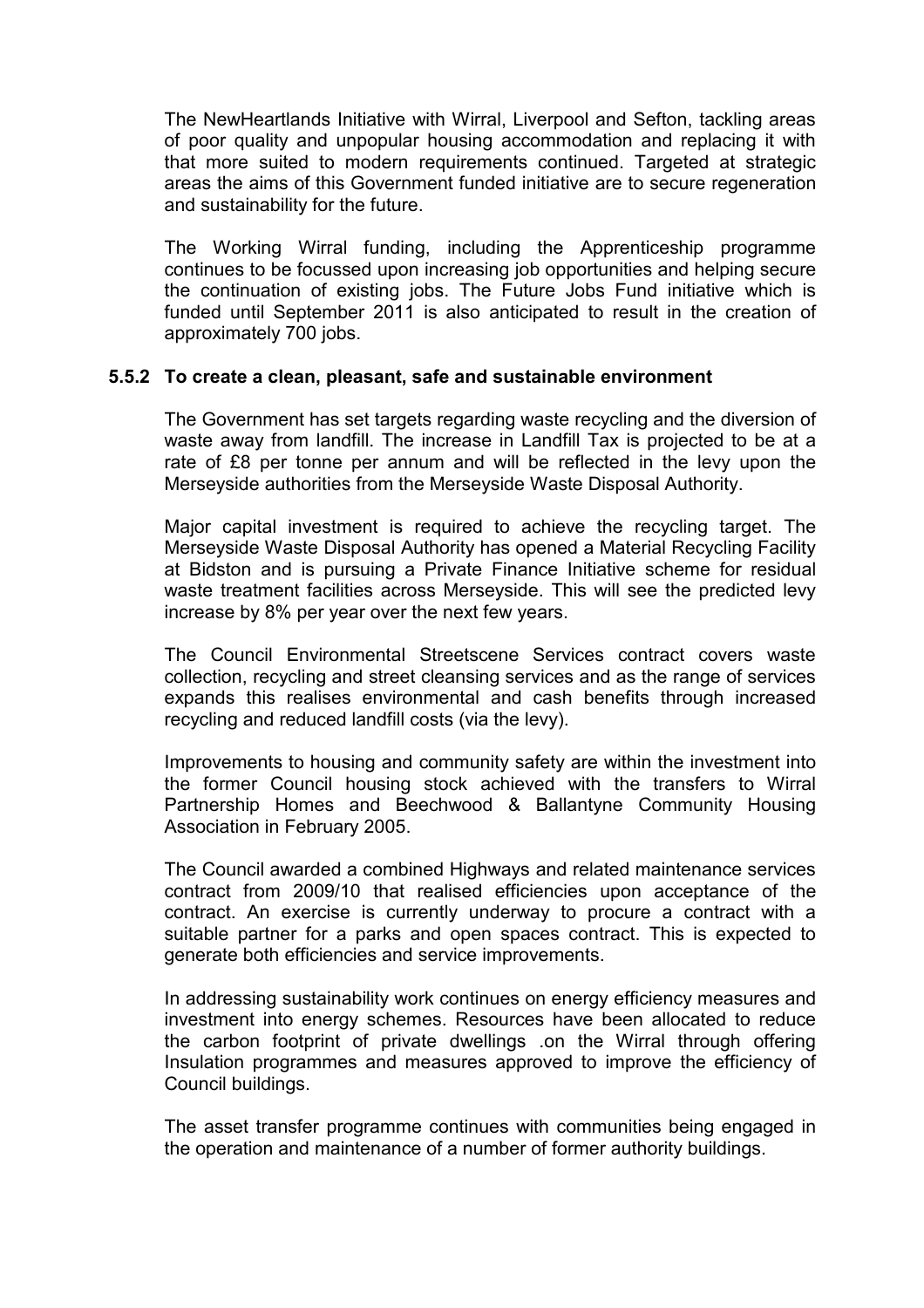### 5.5.3 To improve health and well-being for all, ensuring people who require support are full participants in mainstream society

Adult Social Services continue to face demand pressures through the demographic changes on Wirral and an increasingly ageing population. As with Children's Services further resources have been allocated to Adult Social Services over recent years and there has been closer working with NHS Wirral to better use the resources available locally.

Wirral is responding to the changing emphasis in transforming adult services care provision with pilots to aid the implementation of personal budgets and through substantial investment in assistive technology. Personal budgets will provide individuals with the choice of purchasing care and support which will impact upon the services provided by the Council as well as other public sector and private sector providers. Assistive technology will help individuals to remain in their home, achieve a better quality of life and reduce pressures on more expensive forms of care.

# 5.5.4 To raise the aspirations of young people

Education is a key priority of the Coalition Government. The Dedicated Schools Grant and three-year budgets for schools further guarantee schools funding being ring-fenced. The national distribution of the grant is currently being reviewed.

A number of initiatives are being considered by the new government. These include the expansion of academies, the establishment of 'free' schools operating outside of the local authority framework and payment of a pupil premium targeted at those in disadvantaged groups.

An issue facing the education service continues to be that of falling rolls as reflected in local demographic changes and declining population. With fewer school places required the Council has agreed to reduce school provision. The running costs for those closed remain within the schools service, being redistributed, whilst the Council benefits from the sale of the assets.

The capital investment into the Building Schools for the Future programme at Woodchurch, work on developing the Birkenhead High Girls Academy and the developing Primary schools programme will change the school provision throughout Wirral

In supporting the raising of aspirations and the narrowing of the attainment gap there are linkages to the other aims and objectives including the creation of more jobs, through the Apprenticeship Programme, and health and well-being through support for looked after children.

# 5.5.5 To create an excellent Council

A substantial programme of public consultation using various media channels has been implemented. This will help inform and shape the priorities of the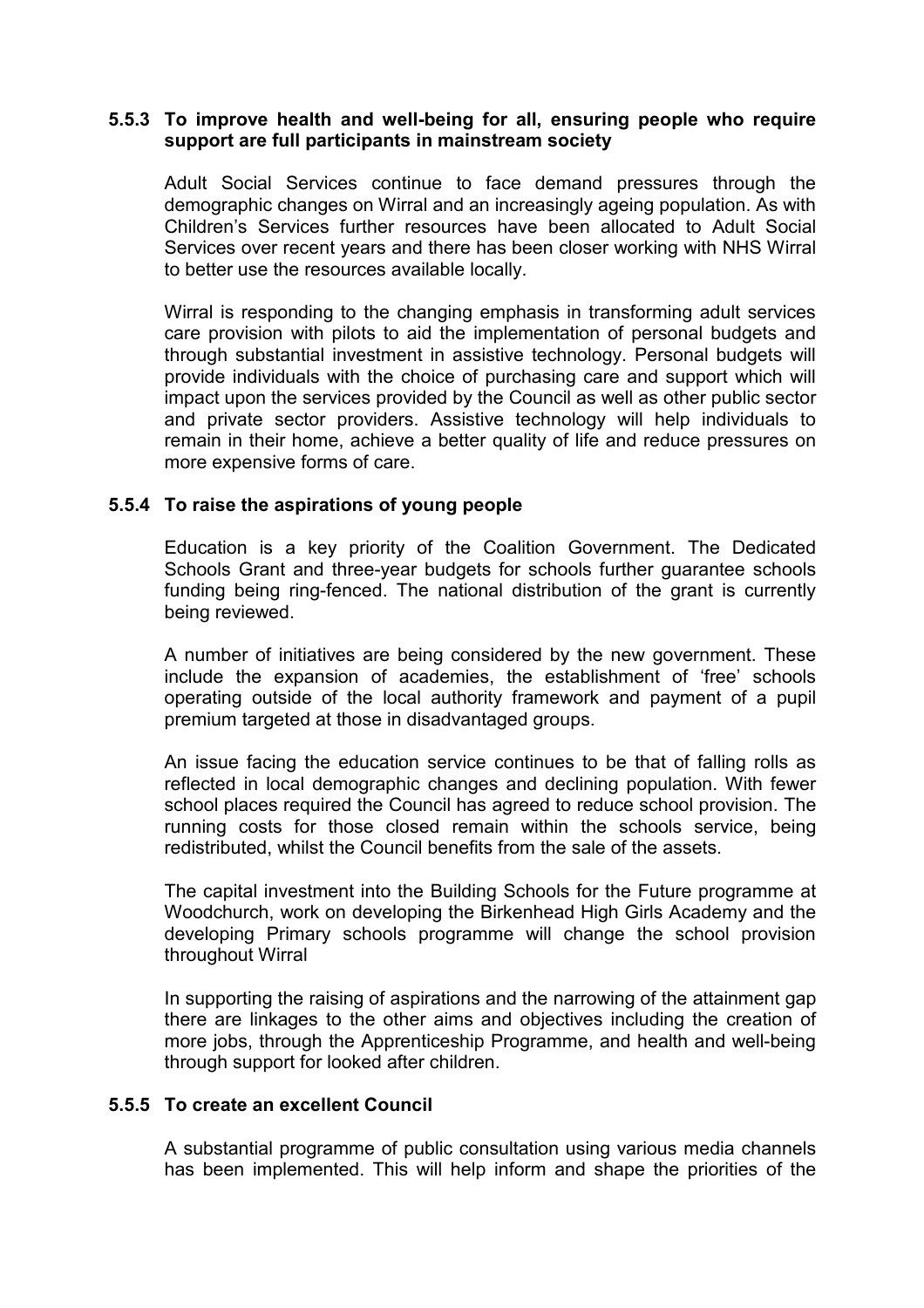Authority and assist with future decision making regarding the use of resources. Supplementing the consultation, work around Localism is being undertaken to further to increase community engagement and influence. This will also take forward any relevant Central Government Localism Agenda proposals.

To best respond to modern demands for its services, the Council is undergoing a number of organisational changes to its structures. These have included the reduction in departments, the transfer of responsibilities between departments and increased partnership working. Future resource pressures and the need to deliver services in different ways and with fewer staff may result in further changes

The Customer Access Strategy is delivered through the 'front-of-house network' of the Call Centre, One Stop Shops, Information Points and the new Neighbourhood Centres with this being enhanced through the new Council web-site. Joint working, including the joint use of facilities with other agencies. sees a co-ordinated approach with work in this area previously recognised with awards for Customer Services and by the Audit Commission review of Access to Services.

The modernisation agenda through the integration of existing IT systems aims to provide improved services encompassing the support systems integrating Customer Relationship Management, Content Management and the Financial systems. With substantial investment in assets and in the way services are provided there are efficiencies that can be achieved through the medium-tolong term through the re-engineering of service delivery.

The Council is implementing a Strategic Asset Review which will make improvements to service delivery, contribute towards the sustainability programme and also realise financial benefits through operational efficiencies. A number of assets have been transferred from Council ownership for community use. An accommodation review is being undertaken which should result in efficiencies and a reduced number of administrative buildings.

The purchasing of goods and services for the best price available has been strengthened through the adoption of a Procurement Strategy and the establishment of a Procurement Unit. By using the opportunities afforded by the changing systems this will continue to provide additional benefits.

# 5.6 Financial projections

- 5.6.1 The financial projections are based upon the preceding sections and indicate a shortfall between spend and income. The Council Tax figures assume a Council Tax rise of 2.5%% per year and the shortfall will be made up from efficiency savings identified throughout the period.
- 5.6.2 To give an indication of potential variations for some of the key assumptions the impact of each 1% variation for each assumption is summarised in the following table:-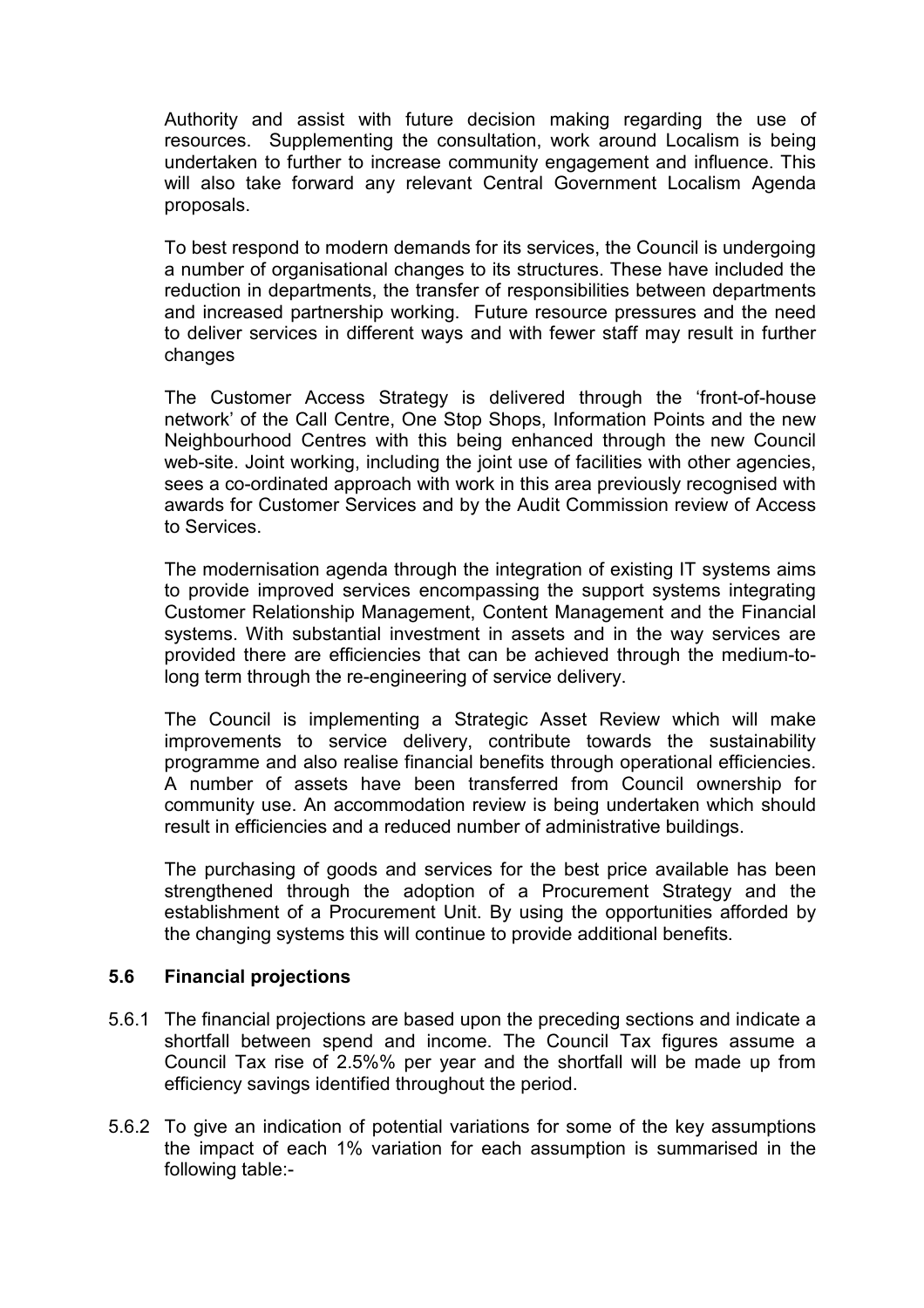| <b>Effect of 1% variation in:-</b> | 2011/12   | 2012/13   | 2013/14   | 2014/15   |
|------------------------------------|-----------|-----------|-----------|-----------|
|                                    | £ million | £ million | £ million | £ million |
| Inflation – Pay                    | 17        |           |           |           |
| Inflation - Prices                 | 2.1       | 2.1       | 21        | 22        |
| Inflation - Income                 | 0.3       | 0.3       | 0.3       | 0.3       |
| Council Tax income                 | 1.3       | 1.3       | 1.3       |           |

5.6.3 It should be noted that these projections are based upon assumptions regarding the future Local Government Finance Settlements and financial assessments made based on the latest information available. As further information is received this will be reported in the regular updates to Cabinet.

# GENERAL FUND PROJECTIONS (as reported to Cabinet 14 October 2010)

|                                         | 2011/12          | 2012/13   | 2013/14   | 2014/15   |
|-----------------------------------------|------------------|-----------|-----------|-----------|
|                                         | £ million        | £ million | £ million | £ million |
| <b>BASE BUDGET</b>                      | 330.8            | 315.0     | 303.7     | 292.6     |
| <b>PLUS: IDENTIFIED CHANGES</b>         |                  |           |           |           |
| Inflation - Pay                         | 1.0              | 1.0       | 3.5       | 3.5       |
| <b>Inflation - Prices</b>               | 3.7              | 3.7       | 3.8       | 3.8       |
| Capital financing                       | 2.0              | 2.0       | 2.0       | 2.0       |
| Waste disposal costs                    | 1.4              | 1.5       | 1.6       | 1.7       |
| <b>Pension Fund</b>                     | 2.2              | 2.2       | 2.2       | 2.2       |
| Merseytravel                            | 0.8              | 0.8       | 0.8       | 0.8       |
| Private Finance Initiative              | 0.1              | 0.1       | 0.1       | 0.1       |
| Benefits (net of Subsidy)               | 0.2              | 0.2       | 0.2       | 0.2       |
| Home Insulation                         | 1.0              |           |           |           |
| Unavoidable growth                      | 1.0              | 1.0       | 1.0       | 1.0       |
| <b>Efficiency Investment Fund</b>       | 2.0              | 2.0       | 2.0       | 2.0       |
| Inflation - Income                      | $-1.0$           | $-1.1$    | $-1.1$    | $-1.1$    |
| Guinea Gap                              | 0.6              |           |           |           |
| <b>Leasowe Recreation Centre</b>        | 0.6              | -         |           |           |
| Swimming                                | $\overline{0.3}$ |           |           |           |
| Agreed efficiencies                     | $-1.6$           | $-2.0$    | $-1.6$    |           |
| <b>Efficiency Plan/Savings Required</b> | $-30.1$          | $-22.7$   | $-25.6$   | $-27.3$   |
| <b>FORECASTED BUDGET</b>                | 315.0            | 303.7     | 292.6     | 281.5     |
|                                         |                  |           |           |           |
| <b>RESOURCES</b>                        |                  |           |           |           |
| <b>Government Grant</b>                 | 180.5            | 165.9     | 151.3     | 136.7     |
| <b>Council Tax</b>                      | 134.5            | 137.8     | 141.3     | 144.8     |
| <b>RESOURCES</b>                        | 315.0            | 303.7     | 292.6     | 281.5     |
|                                         |                  |           |           |           |
| <b>GENERAL BALANCE</b>                  | 6.5              | 6.5       | 6.5       | 6.5       |

The Council has agreed the allocation of the efficiency savings across departments and this continues to be updated as part of the regular Projected Budget reports to Cabinet throughout the year.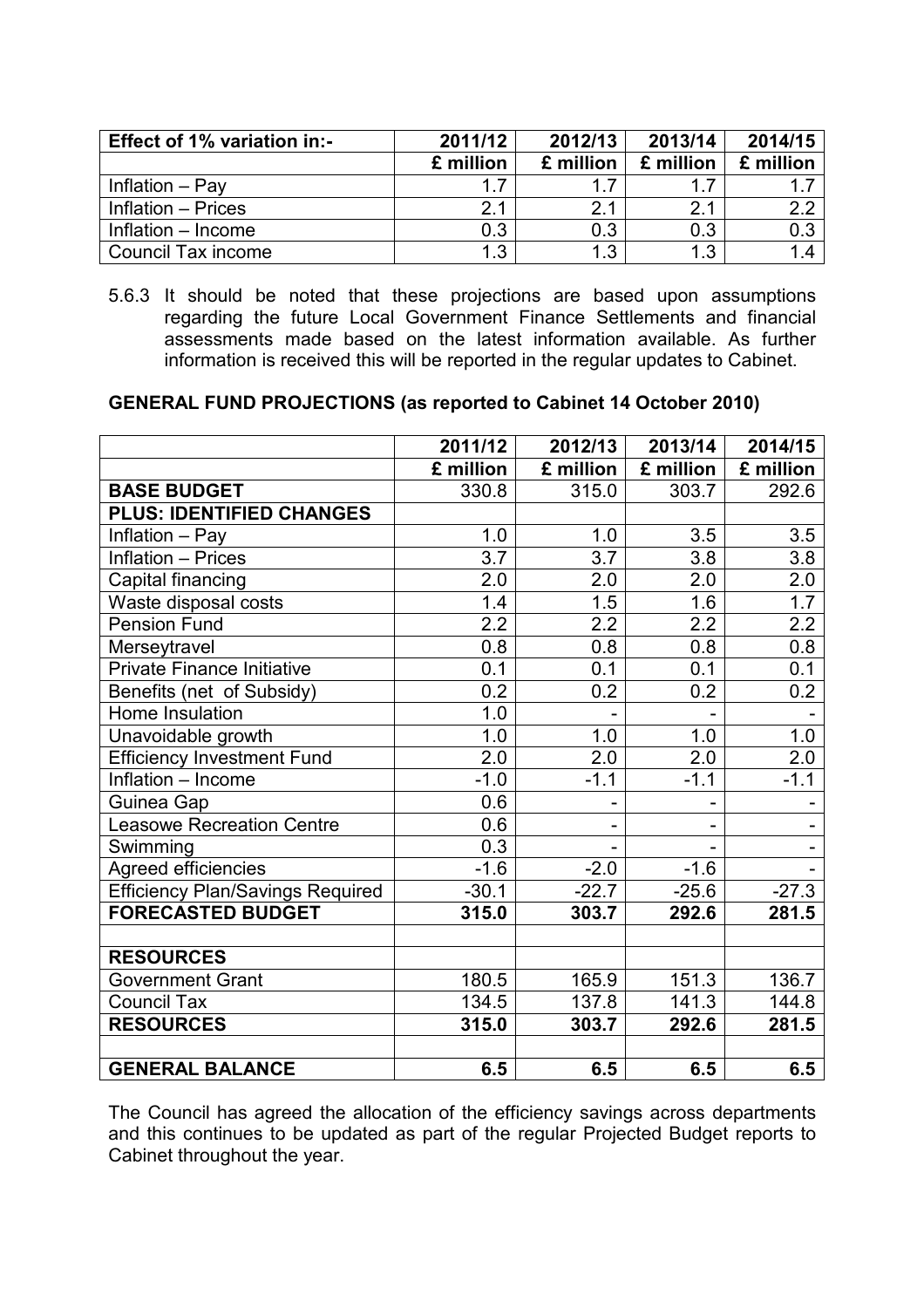In terms of resources a Council Tax increases the Coalition Government have announced a freeze for 2011/12. It has been assumed for later years that Authorities could be allowed to increase Council Tax by inflation. An increase of 2.5% per year has been assumed. With the final outcome of the SR 2010 unknown at this stage the projected Grant has, at this stage been based on indications of the likely range of reduced grants coming from Central Government and the DCLG. A reduction of 30% has therefore been assumed between 2011/12 and 2014/15.

# 6.0 RISK ASSESSMENT

6.1 The Council, whilst providing services also assists in the social and economic development of Wirral. The management of risks helps in the achievement of the objectives, improves services and delivers value for money. The Risk Strategy sets out the policy and the framework for risk management which links with the overall planning process and the risk registers. The main financial risks facing the Council are:-

| <b>RISK / ACTION</b>                                                                                                       | <b>PROBA</b><br><b>BILITY</b> | <b>IMPACT</b> | <b>ACTIONS TO REDUCE RISK</b>                                                                                       |
|----------------------------------------------------------------------------------------------------------------------------|-------------------------------|---------------|---------------------------------------------------------------------------------------------------------------------|
| Spending Review<br>outcome<br>results in significantly reduced<br>resources requiring strategic<br>management of resources | High                          | High          | Change<br>programme<br>and<br>budgetary<br>processes.<br>Consultation process to assist<br>prioritisation           |
| Spending Review<br>outcome<br>results in significantly reduced<br>resources for Partners which<br>impact on Council        | High                          | Medium        | Strategic Partnership<br>Local<br>work and Strategic Change<br>Programme                                            |
| Staffing reductions results in<br>loss of skills and negative<br>services<br>impact<br>on<br>and<br>finances               | Medium                        | High          | Evaluation<br>of<br>impact<br>οf<br><b>EVR/Severance</b><br>requests.<br>Service planning and structural<br>changes |
| Efficiency Plan / savings are<br>not delivered                                                                             | Medium                        | High          | Appraisal of issues at start<br>Regular reporting of progress,<br>revised<br>change<br>programme<br>arrangements    |
| Demand for adult social care<br>services increases                                                                         | Medium                        | High          | Lobbying of Government<br>Regular monitor and report                                                                |
| Health service issues add to<br>Council pressures                                                                          | Medium                        | High          | <b>Agreements with NHS Wirral</b><br>Effective care management<br>Regular dialogue with sector                      |
| for<br>children<br>Demand<br>care<br>services increases                                                                    | Medium                        | High          | Additional resources 2009/10<br>Focus upon key areas<br>Regular monitor and report                                  |
| recycling<br>Cost of waste<br>$\sqrt{2}$<br>services increase                                                              | Medium                        | High          | Lobbying of Government<br>Regular monitor and report                                                                |
| Forecasts of future spending<br>needs under-estimated                                                                      | Medium                        | Medium        | Regular review of financial and<br>service plans                                                                    |
| Resources are not targeted<br>towards priorities                                                                           | Medium                        | Medium        | Re-allocate wherever possible<br>Consultation process. Regular<br>review                                            |